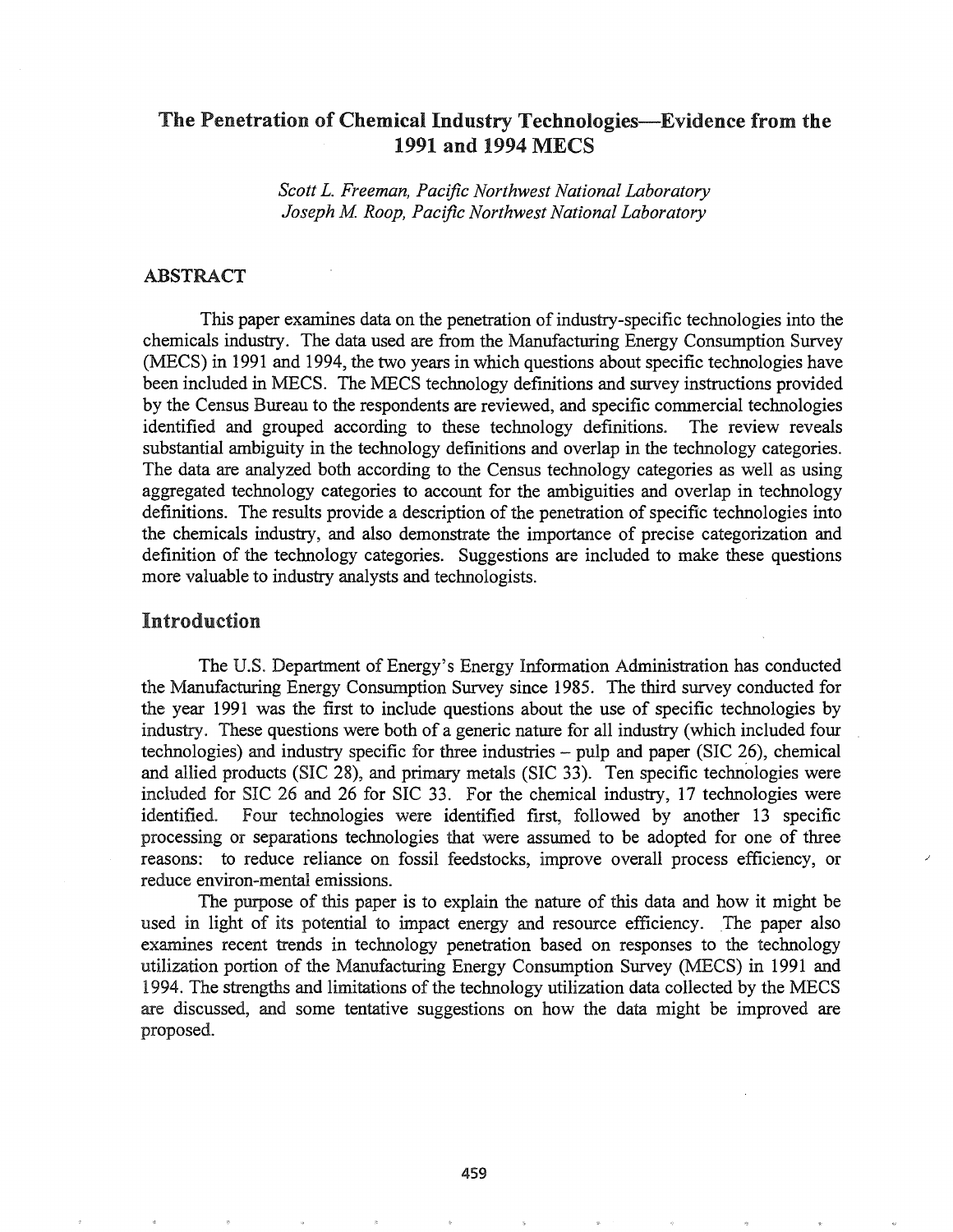#### Manufacturing Energy Consumption Survey Description

The Manufacturing Energy Consumption Survey (MECS) is the most comprehensive .source of national data on the energy use characteristics of the manufacturing sector. The 1994 survey sample represented about 250,000 of the largest manufacturing sector establishments, which account for approximately 98 percent of the U.S. manufacturing output. The MECS has been conducted every three years from 1985 to 1994. The 1991 and 1994 surveys included for the first time questions on the utilization of industry-specific technologies for selected industries.

For the chemicals and allied products sector (SIC 28) and its subsectors, survey respondents are asked about the use of  $17$  specific chemical industry technologies. The survey results for each of the 17 specific technologies are published for the 1991 survey (EIA 1994), and are available on the EIA website for the  $1994$  Survey.<sup>1</sup> The survey results are presented in terms of the total inputs of energy for heat, power, and electricity generation for establishments signifying the use of the 17 specific technologies. Data are also presented for all establishments signifying the use of one or more technologies, as well as those with none present. Table 1 lists the 17 technologies used for the chemicals industry sector and the 1991 and 1994 energy use in establishments signifying the use of the technologies.

| <b>Chemicals Industry-Specific Technologies</b>                                 | 1991                  | 1994                  |  |  |
|---------------------------------------------------------------------------------|-----------------------|-----------------------|--|--|
| Replacing Electrically Heated Platens in Thermoset Molding Process with         | 5                     | 32                    |  |  |
| Gas-Fired Central Thermal Fluid System                                          |                       |                       |  |  |
| Processing Residuals as Alternative Feedstocks                                  | 900                   | 898                   |  |  |
| <b>Biomass Materials Used as Alternative Feedstocks</b>                         | 34                    | $\overline{24}$       |  |  |
| Bioprocessing of Petroleum, Natural Gas, Coal, or Other Fossil-Based            | 16                    | $\mathbf{Q}$          |  |  |
| Feedstocks                                                                      |                       |                       |  |  |
| Direct Microbial                                                                | 60                    | 63                    |  |  |
| Bioprocessing                                                                   | $\overline{376}$      | $\overline{152}$      |  |  |
| <b>Gasification of Biomass Feedstocks</b>                                       | W                     | *                     |  |  |
| <b>Fast Pyrolysis of Biomass Feedstocks</b>                                     | 8                     | 7                     |  |  |
| <b>Immobilized Enzyme Processes</b>                                             | *                     | $\overline{\text{Q}}$ |  |  |
| <b>Innovative Catalytic Processes</b>                                           | $\overline{531}$      | $\overline{279}$      |  |  |
| <b>Recycling of Materials</b>                                                   | 1,381                 | 1,263                 |  |  |
| Hydrolysis of Biomass Materials                                                 | Q                     | Q                     |  |  |
| Enhanced Bioprocessing with Genetically Engineered Feedstocks or                | $\overline{\text{W}}$ | $\overline{12}$       |  |  |
| Organisms                                                                       |                       |                       |  |  |
| Fermentation                                                                    | $\overline{25}$       | $\overline{38}$       |  |  |
| <b>Fractionation of Biomass</b>                                                 | $\ast$                | $\overline{5}$        |  |  |
| <b>Distillation Process Improvements</b>                                        | $\bf{0}$              | 979                   |  |  |
| <b>Hydrocarbon Cracking Enhancements</b>                                        | 635                   | 495                   |  |  |
| One or More Technologies Present                                                | 1,893                 | 2,000                 |  |  |
| Estimate less than 0.5.<br>$\ast$                                               |                       |                       |  |  |
| W Withheld to avoid disclosing data for individual establishments.              |                       |                       |  |  |
| Withheld because relative standard error is greater than 50 percent.<br>$\circ$ |                       |                       |  |  |

#### Table I. Energy Use in Establishments Using Specific Technologies (Tbtn)

<sup>&</sup>lt;sup>1</sup> MECS table A56 (1994) can be found at http://www.eia.gov/emeu/mecs/mecs94/mecs5.html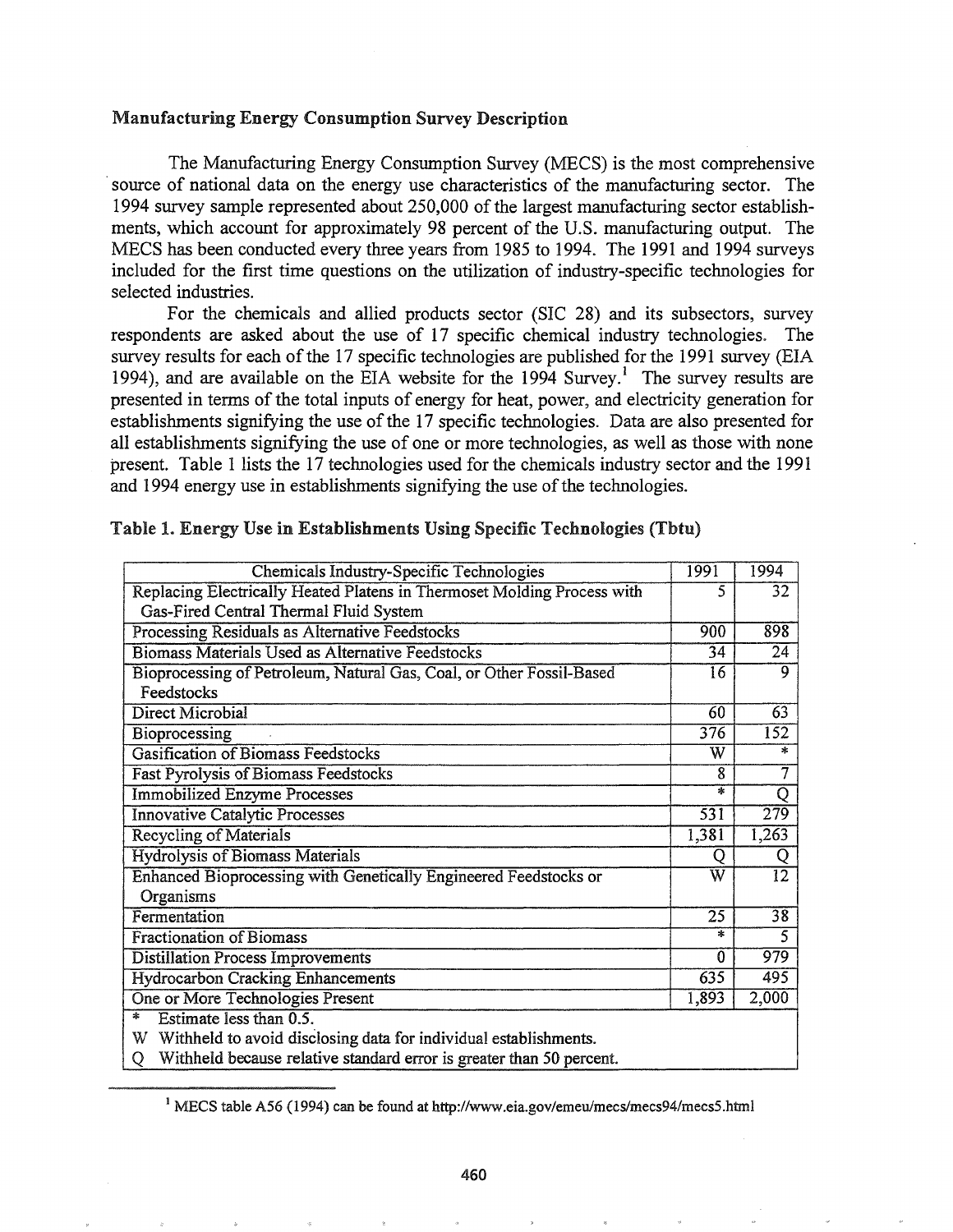While this table provides some interesting information, it needs to be pointed out that there is a lot it does not say. The table reports energy consumption by firms that report the use of one or more of these technologies. Thus of the 3040 trillion Btu used in SIC 28 for heat power and electricity generation in 1991, 1893 TBtu was used in firms that reported the use of one or more of these technologies. This reporting does not allow normalization of the data by output or even energy use. In 1994, this information was also reported by the number of firms that used these technologies, but again, the data are not tied to production data or other normalizing information. So while we know that nearly two-thirds of energy was consumed in chemical plants that used these technologies, we cannot track this use to the more energy intensive plants. Nor can we try to examine the impact of the use of these technologies on the energy efficiency of the plants without access to the Census records. While some work has been undertaken to examine this data, few results have been published to date. $<sup>2</sup>$ </sup>

### Assessment of Survey Quality

As part of an analysis of technology use trends in the chemicals industry, literature on industry products and processes was reviewed to identify and match these products and processes to the industry specific technology categories used in the MECS. Because 14 of the 17 categories are directly or indirectly related to bioprocessing or biomass based processes, the review essentially focused on identifying commercialized bioprocessing or biomass-based chemicals processes.

One of the first steps in the review process was to obtain definitions for the industryspecific technologies identified in MECS. The Census Bureau has developed definitions for most of the technologies and maintains an information line to answer questions that survey respondents may have during the survey period. A review of these definitions revealed substantial ambiguity and overlap in the technology categories. For example, the definition for fermentation is as follows:

Fermentation Definition: An old word used to describe a chemical reaction in which a substrate is converted to products by whole microorganisms. The word is now general and is used to describe almost all biological processing that use [sic] microorganisms whether they are whole cells or not.

Because this definition is explicitly general, the category of fermentation overlaps with other technology categories such as bioprocessing, direct microbial, and immobilized enzyme processes..

While other technology definitions are more precise or more detailed, the usefulness of the technology definitions is, in general, questionable. It is also unclear that the survey respondents make wide use of the technology definitions. Finally, the substantial overlap and ambiguity in the technology categories themselves raises questions about the quality of the data, and the ability to draw conclusions about technology trends in the chemicals industry based on the data.

 $2^2$  A report that characterizes the use of generic technology by size, industry, and age of plant will be submitted for publication this year. See Niefer, *et al.* (1999).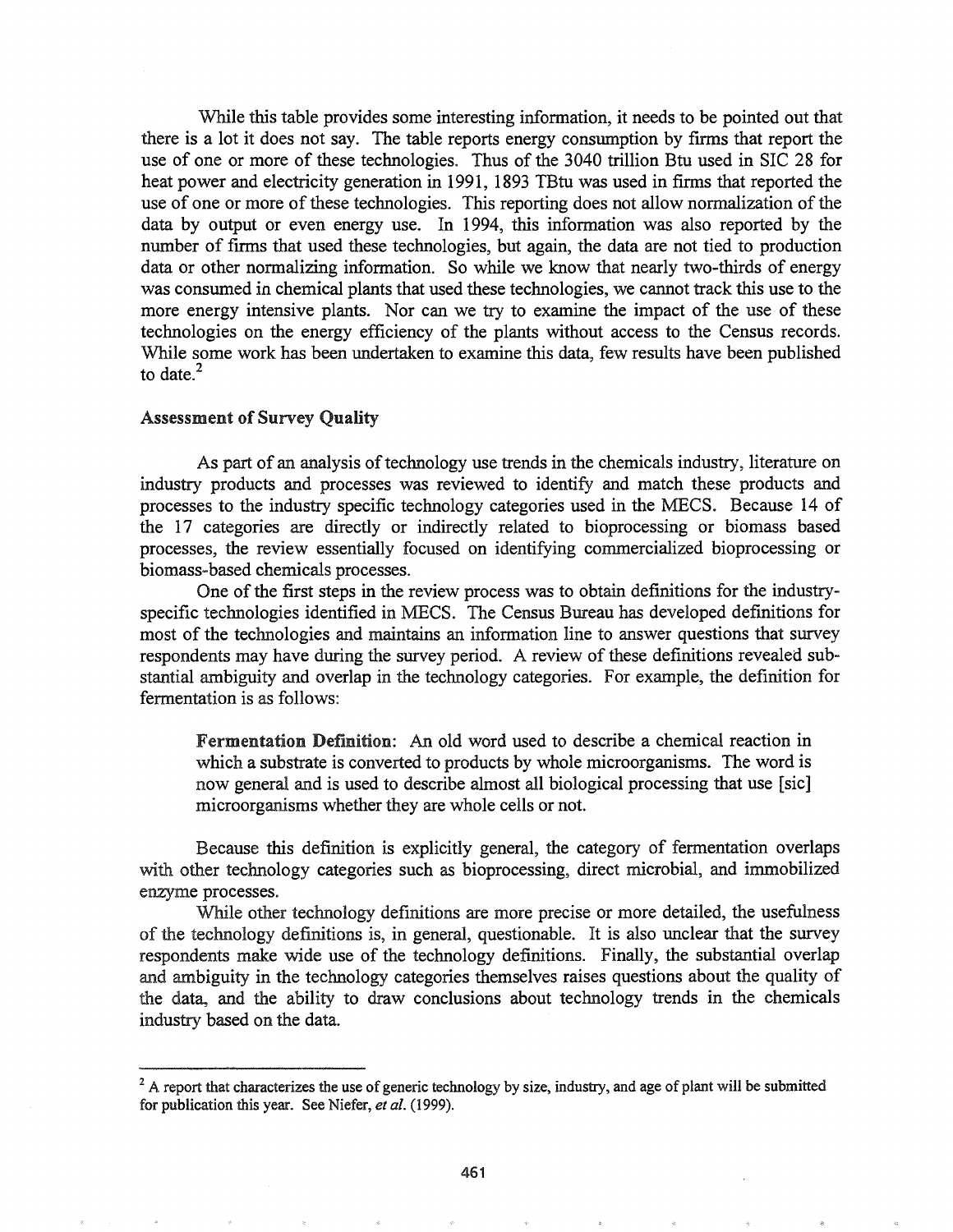The second part of the review process involved identifying commercialized processes that fit within the Census Bureau defmitions. A general review of bioprocessing literature was used to generate a list of possible products or processes in each technology category. From this list, a final set was generated for products and processes that are 1) commercialized, 2) in domestic production, and 3) that fall within the chemicals industry according to the Standard Industrial Classification Manual (OMB 1987). Major products are identified in Table 2.

Two major trends are apparent when comparing the results in Table 2 to the energy use values in Table 1. First, it is interesting to note that even for technologies for which no commercial chemicals industry products or process was identified, some positive response was received on the use of the technologies as early as the 1991 MECS. This either indicates that additional chemicals industry products and processes are currently in use, or that the technology definitions are not well understood.

Second, among the 5 most widely used technologies, declines in reported use of 3 of the technologies are offset by a dramatic increase (from 0 to 979 Tbtu for distillation process improvements) in one technology.

## Analysis

Despite the fact that the questionnaire was divided into general (but industry specific) technologies and more specific technologies designed to reduce energy, improve process efficiency or reduce environmental emissions, clearly some confusion resulted.<sup>3</sup> Because of the ambiguity and overlap in the technology definitions and categories, several aggregation schemes were used to group the data according to major technology types. It is believed that this aggregation may tend to eliminate apparent trends due to inconsistent reporting of technology use from year to year. For example a bioprocess may be included under bioprocessing one year, and fermentation the next. By aggregating the categories the overall trend in bioprocessing technologies becomes more clear.

Two types of aggregation methods were used. In one method each technology was allowed to reside in only one technology group. In the second method technologies that span more than one group were allowed to reside in each group. The results of one scheme following the first method are presented in Table 3. Data withheld are treated as zeros.

The data suggest that the energy used in plants that report the use of these technologies has declined between 1991 and 1994 except in the case of the use of gas-fired systems in thermoset molding, and in separations processes. The increase in the latter group is due entirely to a jump from 0 to 979 Tbtu used in firms that reported the specific technology, distillation process improvements.

 $3$  The MECS form does not clearly explain the differences between the categories of technologies in either 1991 or 1994. An entirely different format is being used for the current survey. Other sources of confusion may arise as a result of different persons responding to the form, not having the previous form available, or because of confusion about the definitions of the technologies.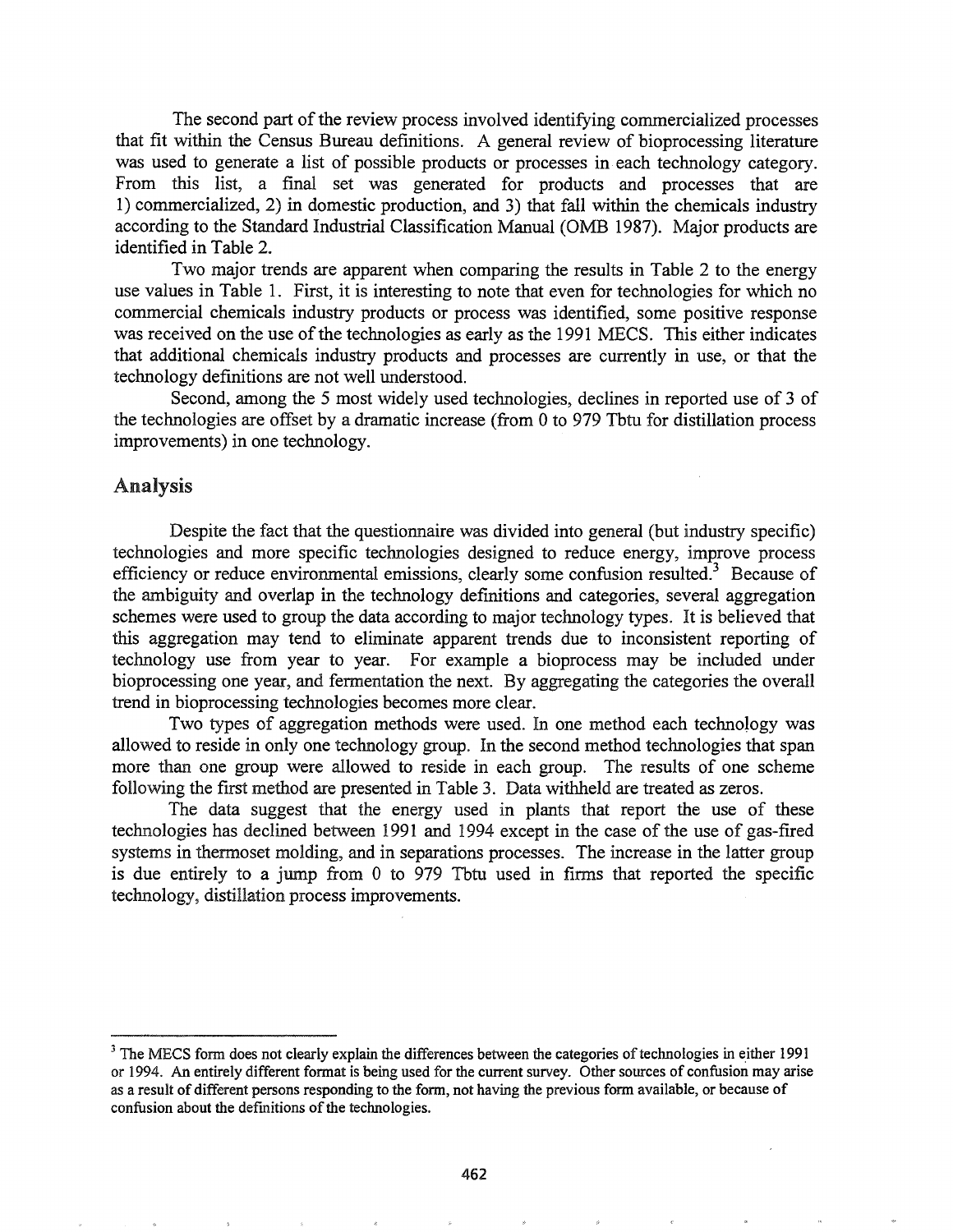# Table 2. Chemicals Industry Products

 $\hat{\boldsymbol{\beta}}$ 

| <b>Industry-Specific</b>              |                                     |                                 |
|---------------------------------------|-------------------------------------|---------------------------------|
| Technologies                          | Chemicals Industry Processes        | Notes                           |
| <b>Replacing Electrically Heated</b>  | Thermoset Molding                   | Well defined process            |
| Platens in Thermoset Molding          |                                     |                                 |
| Process with Gas-Fired Cen-           |                                     |                                 |
| tral Thermal Fluid System             |                                     |                                 |
| Processing Residuals as               | Many                                |                                 |
| <b>Alternative Feedstocks</b>         |                                     |                                 |
| <b>Biomass Materials Used as</b>      | Alcohols, celluloses, gums, fats    | <b>Unclear what constitutes</b> |
| <b>Alternative Feedstocks</b>         | and oils, components of paints,     | an alternative (versus          |
|                                       | varnishes, etc., (e.g. Glycerine)   | conventional) feedstock         |
| Bioprocessing of Petroleum,           | No commercial processes             | One company is pursu-           |
| Natural Gas, Coal, or Other           | identified                          | ing biocatalytic                |
| <b>Fossil-Based Feedstocks</b>        |                                     | desulfurization                 |
| Direct Microbial                      | Antibiotics, vitamins, amino        | Category may be poorly          |
|                                       | acids, alcohols                     | understood                      |
| Bioprocessing                         | Same as fermentation and direct     | Category is very general        |
|                                       | microbial                           | and not distinct from           |
|                                       |                                     | other categories                |
| <b>Gasification of Biomass</b>        | No commercial processes             | Could be used for a             |
| Feedstocks                            | identified                          | variety of chemical             |
|                                       |                                     | products                        |
| <b>Fast Pyrolysis of Biomass</b>      | Hydroxyacetaldehyde                 | Probably falls in SIC 20        |
| Feedstocks                            |                                     | (food processing)               |
| <b>Immobilized Enzyme</b>             | Penicillins                         | Acrylamide produced in          |
| Processes                             |                                     | Japan. Other products in        |
|                                       |                                     | research                        |
| <b>Innovative Catalytic Processes</b> | $\overline{?}$                      | Unclear what meets              |
|                                       |                                     | distinction of innovative       |
| <b>Recycling of Materials</b>         | Many                                |                                 |
| <b>Hydrolysis of Biomass</b>          | Furfural                            | Many potential uses             |
| Materials                             |                                     |                                 |
| <b>Enhanced Bioprocessing with</b>    | No commercial processes             | Potential production of         |
| Genetically Engineered                | identified                          | erythromycin and                |
| <b>Feedstocks or Organisms</b>        |                                     | 1,2-propanediol                 |
| Fermentation                          | Ethanol, acetic acid, beta          | Potential for polyester         |
|                                       | carotene, lactic acid, xantham      | and polylactic acid             |
|                                       | gum, linoleic acid, phenylalanine   |                                 |
| <b>Fractionation of Biomass</b>       | Fatty acids, resins (for adhesives  | Only one commercial             |
|                                       | and waxes)                          | process identified              |
| <b>Distillation Process</b>           | Many                                | Unclear what meets this         |
| Improvements                          |                                     | distinction                     |
| <b>Hydrocarbon Cracking</b>           | Olefins (ethylene, propylene, etc.) | Unclear what meets this         |
| Enhancements                          |                                     | distinction                     |

 $\bar{\kappa}$ 

 $\overline{\mathbf{z}}$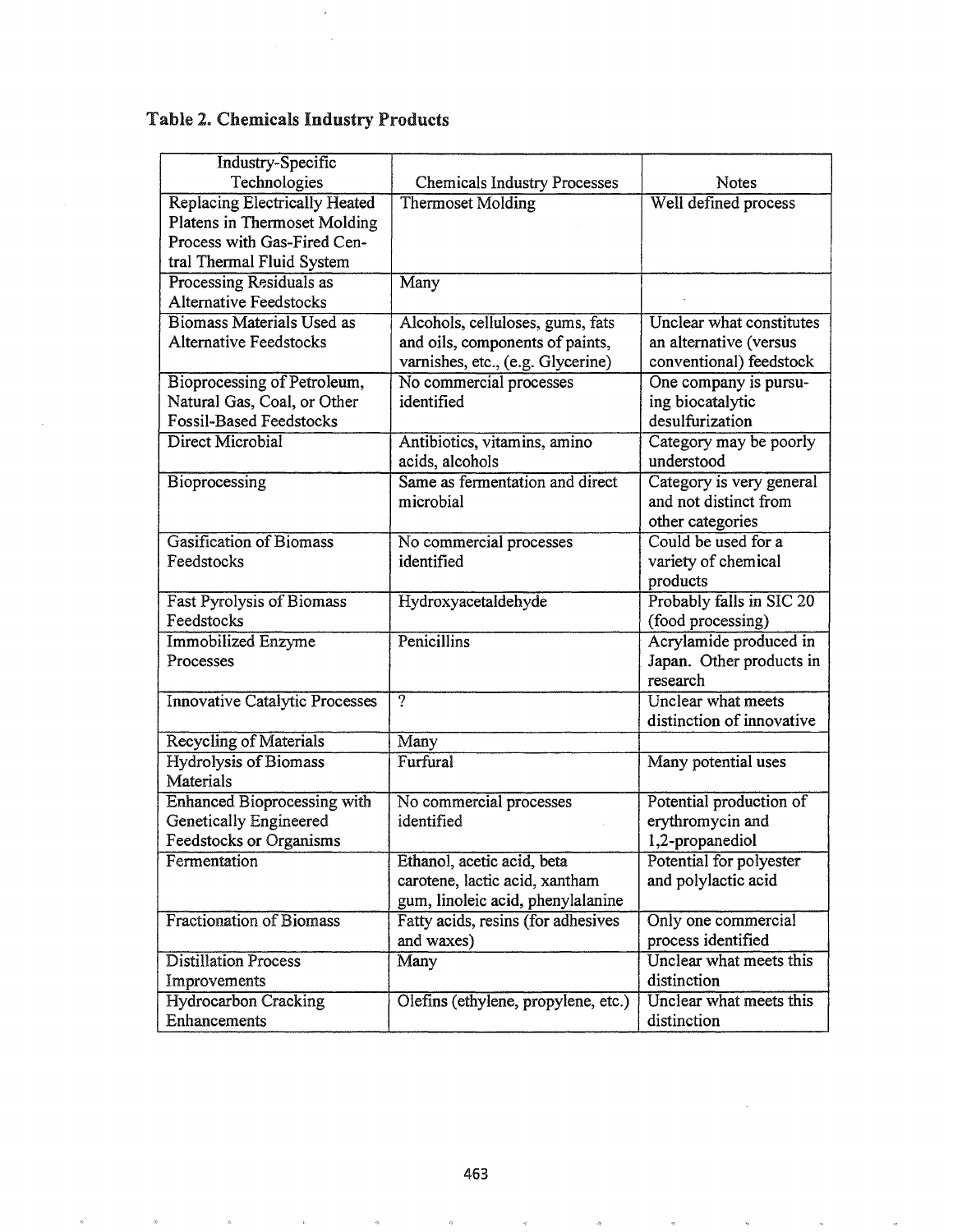| <b>Chemicals Industry-Specific Technology Groups</b>                                                              | 1991  | 1994  | <b>Difference</b> |
|-------------------------------------------------------------------------------------------------------------------|-------|-------|-------------------|
| Replacing Electrically Heated Platens in Thermoset Molding<br>Process with Gas-Fired Central Thermal Fluid System |       | 32    | 27                |
| Recycling of Materials                                                                                            | 2,281 | 2.161 | $-120$            |
| Biomass Materials Used as Alternative Feedstocks                                                                  | 42    | 36    | -6                |
| Bioprocessing                                                                                                     | 477   | 274   | $-203$            |
| <b>Innovative Catalytic Processes</b>                                                                             | 531   | 279   | $-252$            |
| <b>Separations Processes</b>                                                                                      | 635   | 1,474 | 839               |

#### Table 3. Energy Use for Aggregated Technology Groups (Thtn)

While these trends in the data may reflect actual reductions in energy used in firms reporting the use of these technologies, there may be other explanations. One possible explanation is that there is confusion and ambiguity in the survey instrument, which results in inconsistent reporting. The change in the structure of the questionnaire for the MECS, currently underway, may allay these sources of confusion. These changes are mostly in the format of the questions, lengthening the form considerably, but making it much easier to answer the question set. If confusion remains, this issue needs to be addressed in the industry review process. The interaction mechanism developed through the "Vision Industry" program of OIT might serve to identify the proper set of technologies to include. Since the survey for 1998 is currently underway, they could be implemented for the 2001 survey.

## Conclusions

The analysis of data collected on the use of industry specific technologies in the chemicals industry by the MECS suggests that there are several limitations to the data available for 1991 and 1994. While we recognize these shortcomings, we also recognize that the possibility exits that current and future survey results will be more useful.

First, it is clear that for the chemical industry questions, there are ambiguities in the survey as it has been developed. The technology categories used for the chemicals industry are in many cases unclear or overlapping and the technology definitions are also not particularly informative or precise. It is also unclear that survey respondents make wide use of the definitions.

Second, since the survey results are reported in terms of energy use in establishment that use the technologies, it is not possible to associate activity levels directly to the processes themselves. For example, an establishment may use a fermentation process as a small part of its operations, but all of the energy used at the establishment is recorded as associated with fermentation. Growth on decline in the resultant energy values may or may not be associated with any changes of the fermentation process technology. Without access to the individual census records, the use of the technologies cannot be associated with production levels, which might allow an estimate of how these technologies improve energy efficiency. $4$ 

Recognition of these shortcomings should not suggest that the effort is flawed or that the information collected could not be useful. On the contrary, this is the only technology

<sup>&</sup>lt;sup>4</sup> Even with this information, it may not be possible to differentiate among the observations to measure the impact. Analysts that use the data indicate that the correlation between energy intensity and the use ofthese technologies may be too high to show an improvement in efficiency as a result of using the technologies.